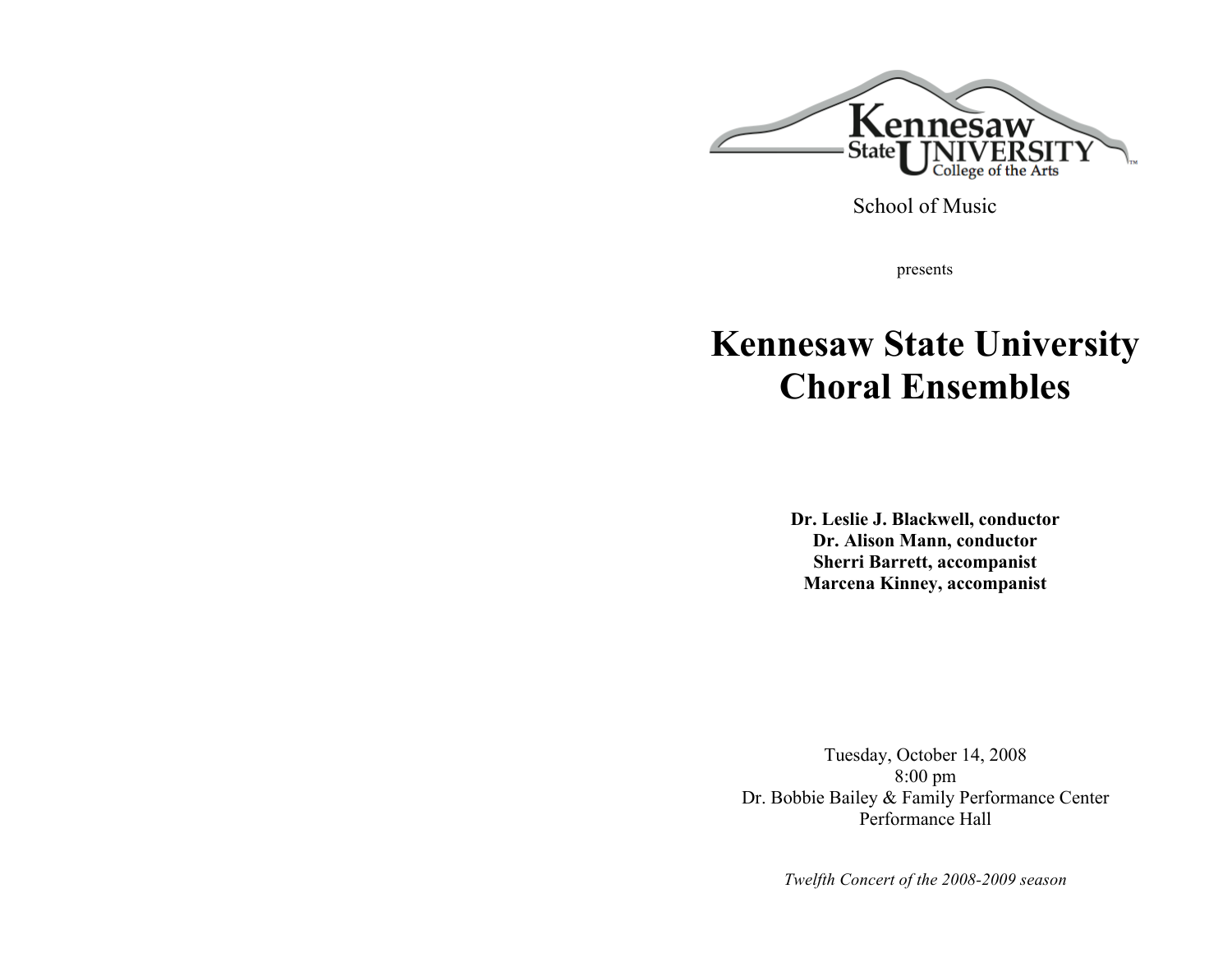# **Kennesaw State University School of Music**

# **Fall Concert**

# **Kennesaw State University Choral Ensembles**

**Dr. Leslie J. Blackwell, conductor Dr. Alison Mann, conductor Sherri Barrett, accompanist Marcena Kinney, accompanist**

October 14, 2008 8:00 pm Dr. Bobbie Bailey & Family Performance Center Performance Hall

# **PROGRAM**

# **KSU Women's Chorus**

Dr. Alison Mann, conductor

| Cantate Domino                    | Giuseppe Pitoni (1657-1743)  |  |
|-----------------------------------|------------------------------|--|
|                                   | arr. Norman Grayson          |  |
| Come to Me, O My Love             | Allan Robert Petker          |  |
| Yo Le Canto Todo El Dia           | David Brunner                |  |
| Think On Me                       | Alicia Ann Scott (1810-1900) |  |
| Soloist: Morgan Gentry            |                              |  |
| Praise His Holy Name              | Keith Hampton                |  |
| Soloists:                         |                              |  |
| Rachael Manning, Brooke Eastlick, |                              |  |
| Jessica Stewart, Teonickia Pitts  |                              |  |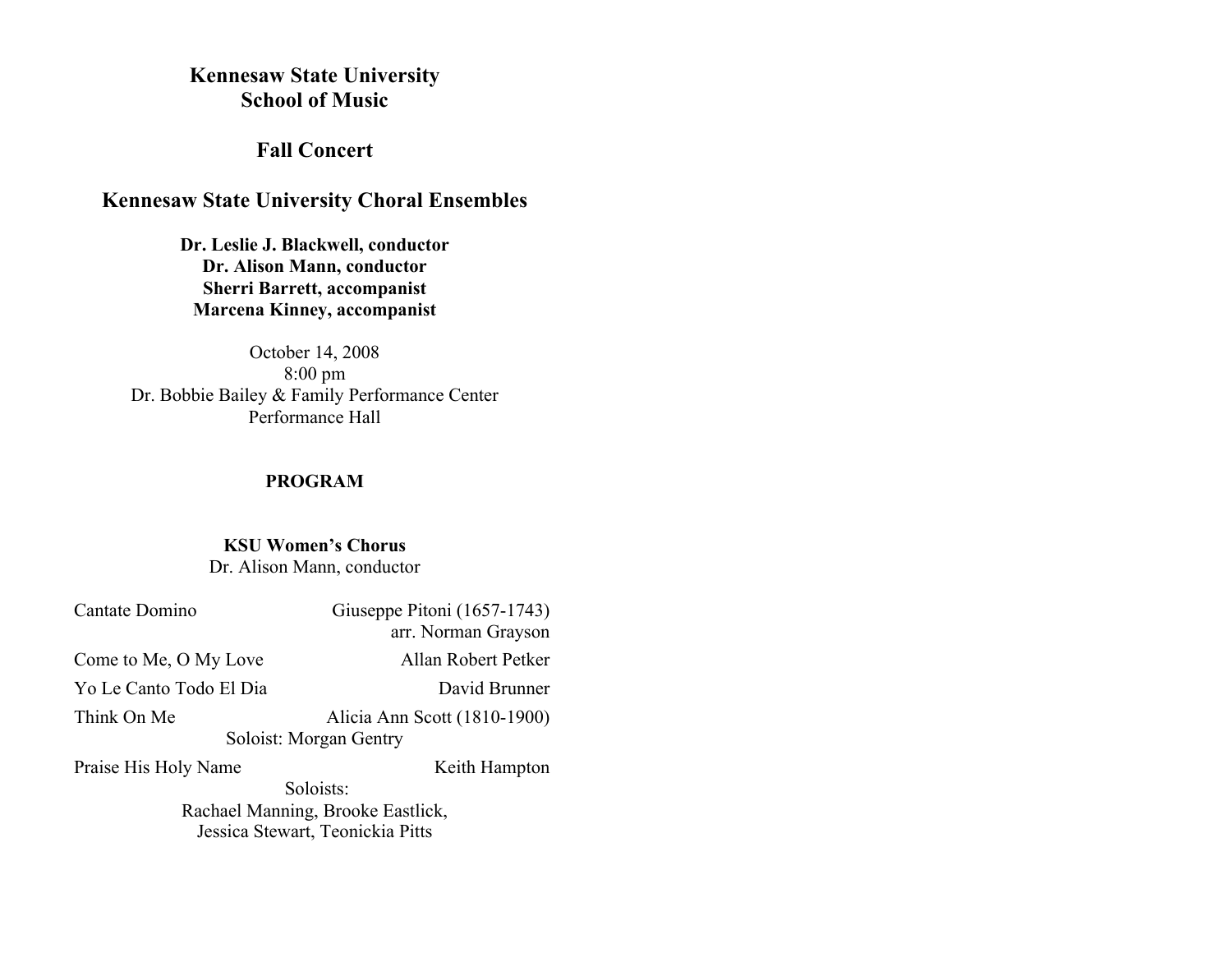# **KSU Chorale**

Dr. Leslie J. Blackwell, conductor

| The Last Words of David | Randall Thompson (1899-1984) |
|-------------------------|------------------------------|
| Il est bel et bon       | Pierre Passereau (1509-1547) |
| O occhi, manza mia      | Orlando di Lasso (1532-1594) |
| Fair Phyllis I Saw      | John Farmer (1570-1599)      |
|                         |                              |

### **KSU Chamber Singers**

Dr. Leslie J. Blackwell, conductor

| A Jubilant Song            | René Clausen (b. 1953)       |
|----------------------------|------------------------------|
|                            | Kristen Brent, soprano       |
| Ave maris stella           | Javier Busto (b. 1949)       |
|                            | Megan Otte, soprano          |
| Six Chansons               | Paul Hindemith (1895-1963)   |
| I. La Biche                |                              |
| III. Puisque tout passe    |                              |
| Walking on the Green Grass | Michael Hennagin (1936-1993) |
| Tangueando                 | Oscar Escalada (b. 1945)     |
|                            |                              |

**KSU Chorale and KSU Chamber Singers**

Dr. Leslie J. Blackwell, conductor

| Saul                       | Egil Hovland (b. 1924)    |
|----------------------------|---------------------------|
| Dr. John Gentile, narrator |                           |
| Rock-A Mah Soul            | arr. Charles H. Gilchrist |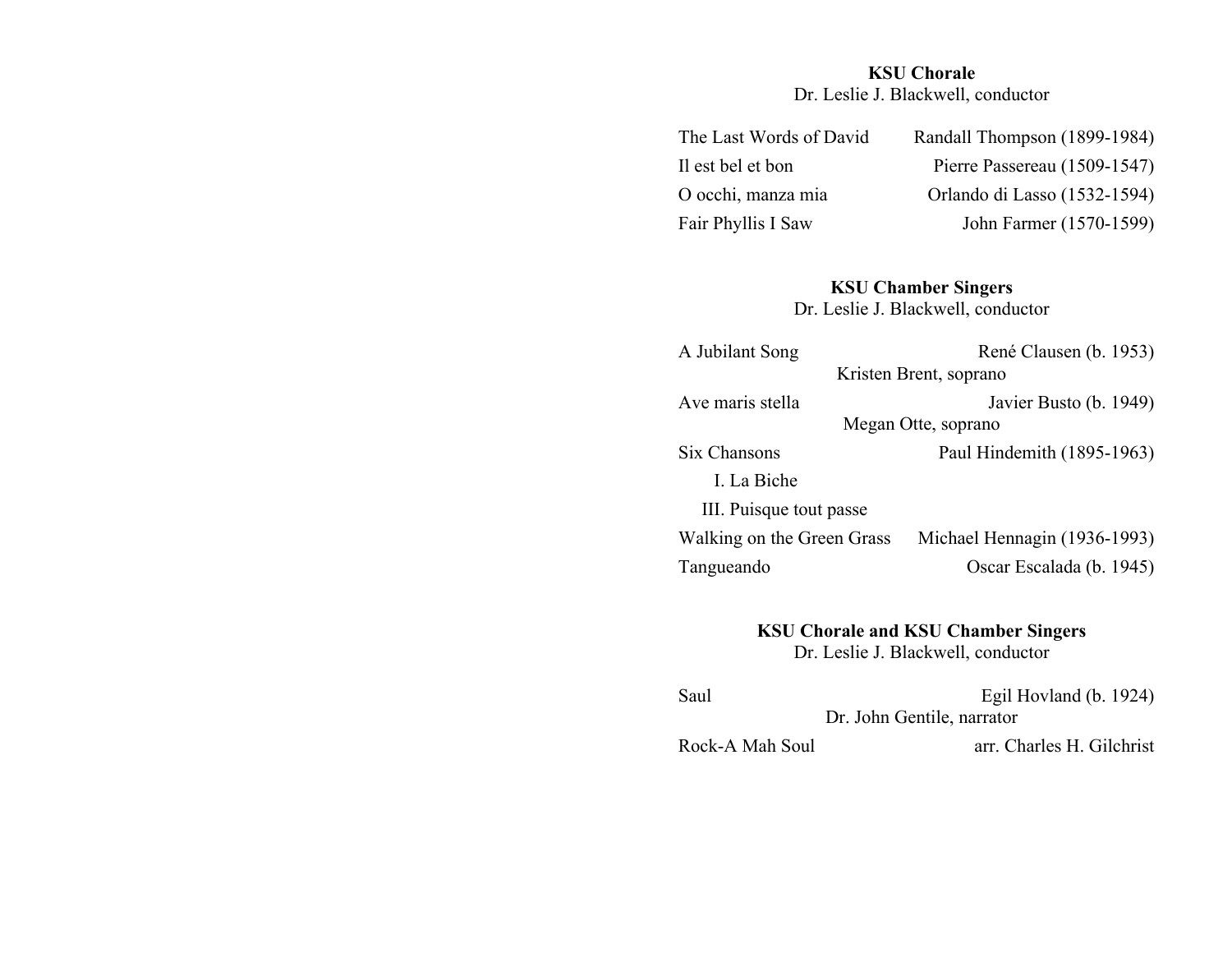# **Translations**

#### **Cantate Domino**

O Sing to the Lord Sing a new song. Praise Him in the sanctuary. Let Israel rejoice, Rejoice in Him, Who made the sons and daughters of Zion. Be joyful and praise God on high.

#### **Y o L e C a n t o T o d o E l D i a**

So I am moving with my heart, So I am leaving with a drum, I sing to you all day long with affection and joy, So I am leaving with a drum with affection and emotion.

#### Il est bel et bon

He is handsome and fine, my husband is, There were two gossiping women in the village, Saying one to the other, do you have a good husband? He doesn't scold me, or beat me either. He does the chores, he feeds the chickens and I take my pleasure. Really you have to laugh to hear the cries of the chicks and hens: Co, co, co, co, dae, little flirt, what's this?

#### **O occhi, manza mia**

Oh those eyes my lover, those golden eyelashes! Oh resplendent as the face of the moon! Keep me in mind, my fair delight, Cast your eyes on me, do please me.

# **Kennesaw State University**

**Upcoming Music Events** 

**S a t u r d a y , O c t o b e r 1 8** Kennesaw State University *Collage Concert* 8:00 pm • Bailey Performance Center Concert Hall

> Wednesday, October 22 Kennesaw State University

*Symphony Orchestra* with guest conductor Bridget Reischl World Premier of "Flame Language" by KSU Composer-in-Residence, Laurence Sherr 8:00 pm • Bailey Performance Center Concert Hall

> **S a t u r d a y , O c t o b e r 2 5 , 8 : 0 0 p m S u n d a y , O c t o b e r 2 6 , 3 : 0 0 p m**

*Cobb Symphony Orchestra* **With guest conductor Bridget Reischl** Bailey Performance Center Concert Hall Tickets at: www.cobbsymphony.com

Tuesday, October 28 Kennesaw State University *Male Chorus Day Concert*

7:30 pm • Bailey Performance Center Concert Hall

Wednesday, October 29 Kennesaw State University Faculty Recital *George Curran, trombone and Tom Gibson, trombone* 8:00 pm • Bailey Performance Center Concert Hall

**Thursday, October 30** Kennesaw State University Faculty Recital *Jana Young, soprano* 8:00 pm • Bailey Performance Center Concert Hall

For the most current information, please visit http://www.kennesaw.edu/arts/events/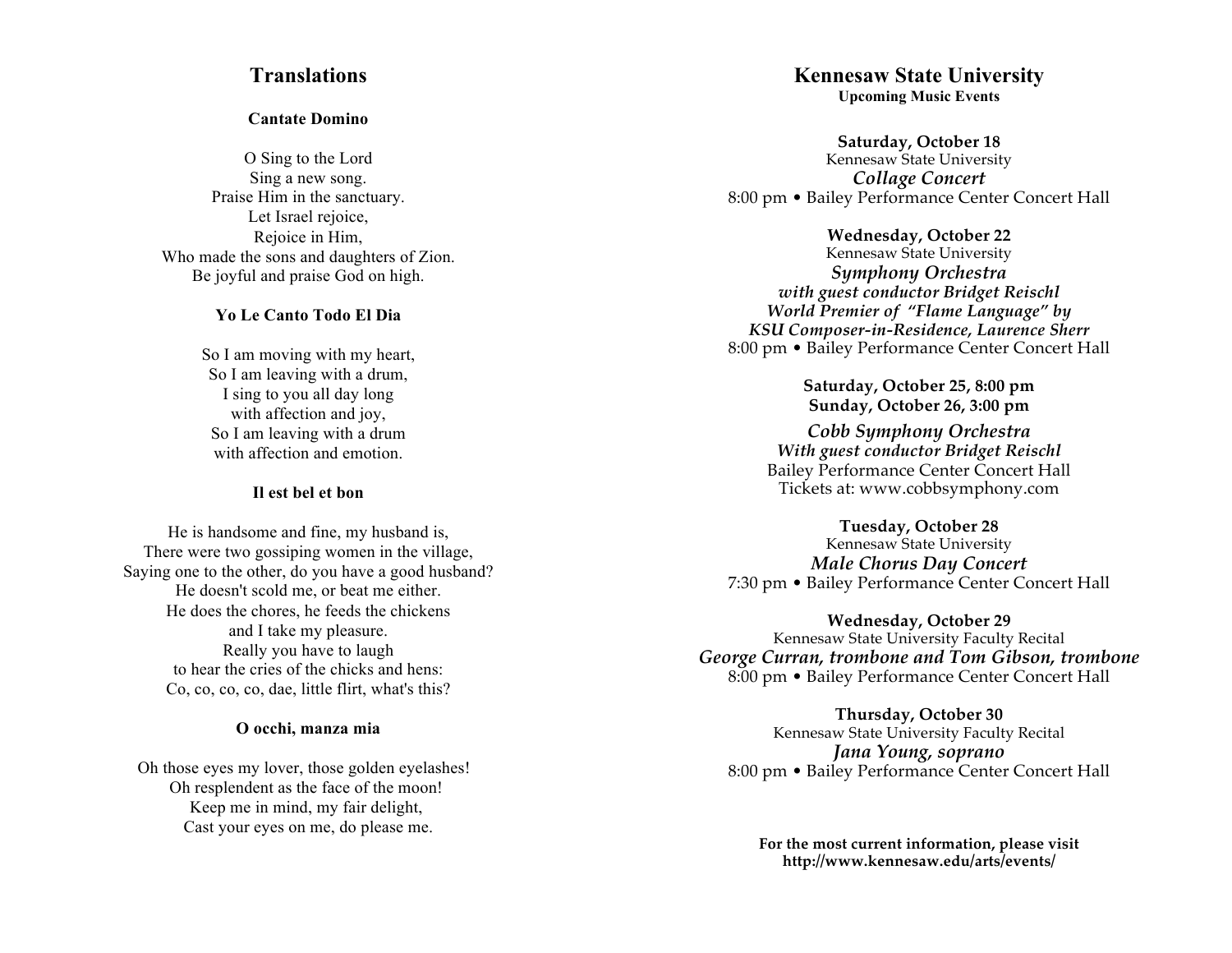#### **KSU Chorale**

#### **S o p r a n o**

Kaitlin Adams Kathryn Archer Margaret Bailey Ruth Bales Caitlin Dolenc Christen Engels Kayla Frady Morgan Gentry Katie Good Sarah Harville Christina Infusino Rosemary Lambright Nadia Ochs-Lasky Megan Otte Teonickia Pitts Tsuey Wei Seah Rabeya Rahmatullah Annalia Reeves Jessica Tallant Kristen Taylor Hannah Valles

#### **T e n o r**

Conrad Abbott Ryan Beach Andrew Berardi Brentley Cauthen Steven Melin Cody Nichols James Sadler Carter Schock Brian Van Buskirk Jonathan Woodson

**A l t o**

Kylie Alliston Amy Braun Julie Cross Stephanie Daniels Elena Decarlo Karen Edwards G a E o m Farrah Eshakshuki Joy Fernandez Deborah Kellett Emily Helf Greta Henry Jessica Richmond Michelle Slifcak Sakurako Stephens Jessica Stern Jessica Stewart Jasmine Thompson Courtney Varner Sarah Winograd

#### **B a s s**

Jeremy Beavers Jon Blevins Brett Carson Pearce Carson Alex Carstens Joey Damico Nick Davidow Chesley Dix Constantino Garrido-Licha Brett Kelly Paul McCarthy Steve McCullough John McClure Scott Sadler Jonathan Woodson

#### **A v e m a r i s s t e l l a**

Hail, star of the sea, Nurturing Mother of God, And Virgin immortal, Heaven's blissful portal!

Receiving that "Ave" From the mouth of Gabriel, Reversing the name of "Eva," Establish us in peace.

Break the chains of sinners, Bring light to the blind, Drive away our evils, And ask for all good things.

Show thy self to be a mother, That, through thee, He may accept our prayers, He who, born for us, Chose to be your Son.

O incomparable Virgin, Meek above all others, Make us, freed from our faults, Meek and chaste.

Keep our life pure, Make our journey safe, So that, seeing Jesus, We may rejoice together forever.

Let there be praise to God the Father, And glory to Christ the most High, And to the Holy Spirit, And to the Three be one honor. Amen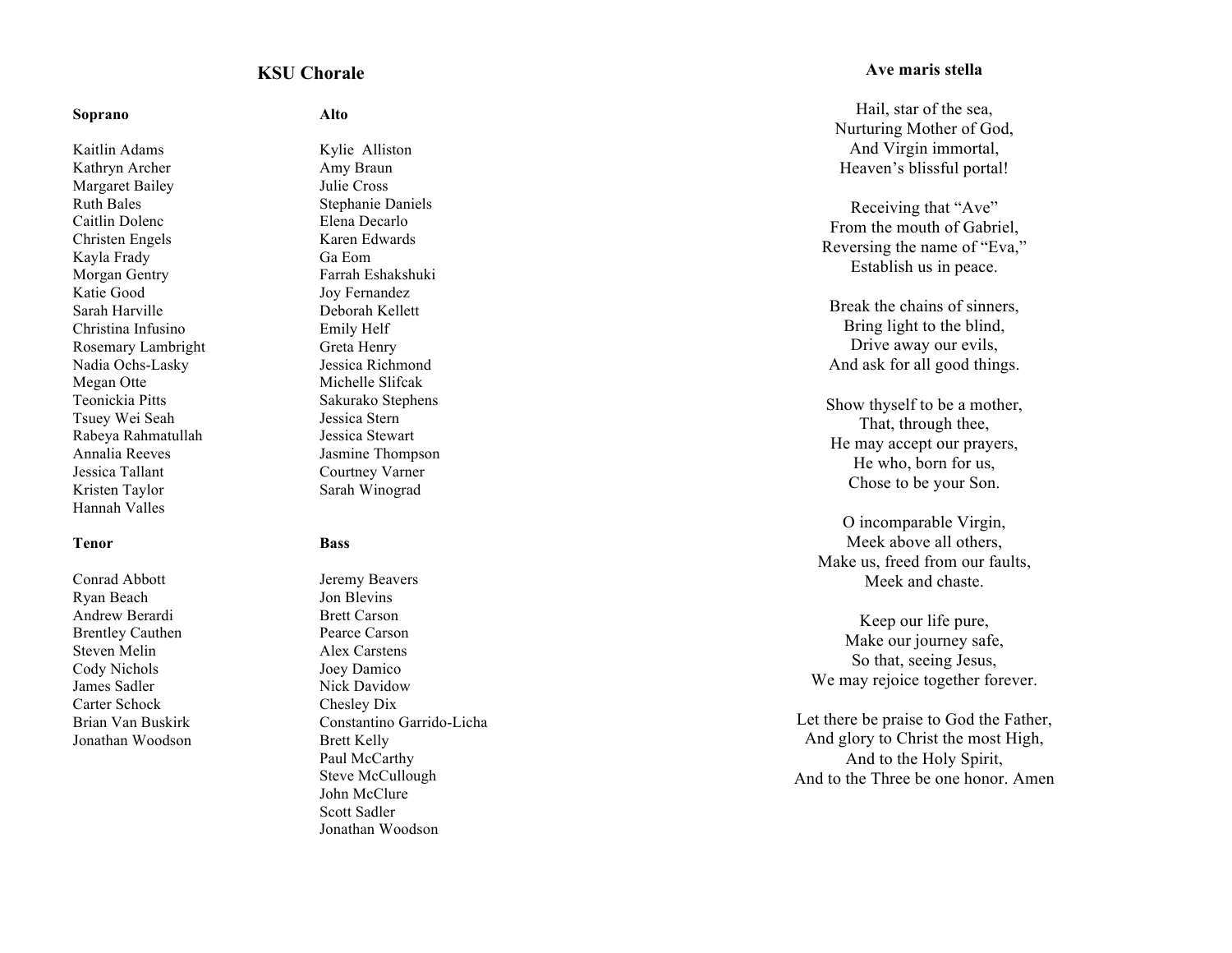#### **Six Chansons**

#### **I . T h e D o e**

O doe, what lovely ancient forest depths abound in your eyes; How much open trust mixed with how much fear. All this, borne by the brisk gracility of your bounds. But nothing ever disturbs that unpossessive unawareness of your brow.

#### **III.** Since everything passes

Since everything passes, let us make fleeting melody; the one that refreshes us will get the better of us. Let us sing that which is leaving us with love and art; Let us be quicker than its swift departure.

# **KSU Women's Chorus**

#### **S o p r a n o**

Ruth Bales Rachel Becker Caitlin Eicholtz Dolenc Brooke Eastlick Newt Fisk Morgan Gentry Laura Hettinger Amanda Newton Morgan O'Kelley Teonickia Pitts Rabeya Rahmatullah Barbara Reed Rosalie Smith

#### **A l t o**

Suzanne Bergs Caz Brennan Maggie Goodhart Rachael Manning Rachel Mercer Christy Rogers Calah Smith Jessica Stewart

# **KSU Chamber Singers**

#### **S o p r a n o**

Kristen Brent Rachel Espenshied Anna Gerlach Dileesa Hunter Jenn Mack Amanda Newton Megan Otte Michaele Postell Erreka Reed

#### **T e n o r**

Michael Alcorn Jon Brown Cody Nichols Michael Sperr

#### **A l t o**

Rachael Alexander Amanda Brawner Stephanie Daniels Brooke Eastlick Whitney Mawer Rachel Mercer Leigh Sumruld

#### **B a s s**

Jeffery David Gibb Shawn Keswani Clay Mooney Greg Poirier William Scott Walters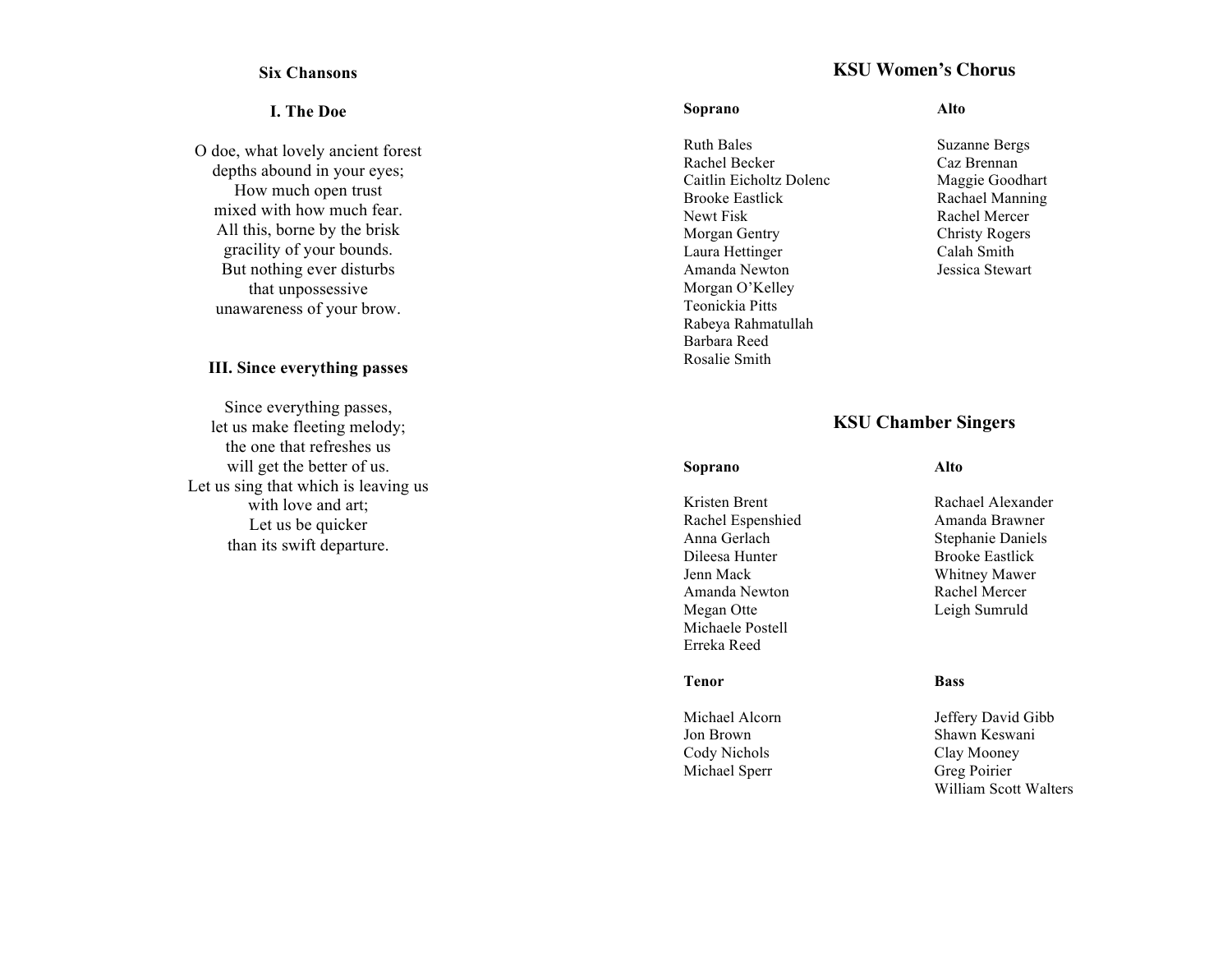As an actor and storyteller, Gentile has performed throughout the metro-Atlanta area. He has performed at Theatre Gael, the Roswell Magnolia Storytelling Festival, the Winter Storytelling Festival, Theatre in the Square, and 7 Stages. In 2000, the City of Roswell presented him with The President's Award for his service to the community in establishing the annual Roswell Magnolia Storytelling Festival. He has led storytelling study tours in Celtic myth to Ireland's mythic and early sacred sites. Additionally, Gentile has served as a scholar-performer with the Wyoming Chautauqua, Rocky Mountain Chautauqua and Tulsa Chautauqua public humanities programs in the summers of 1985, 1989, 1990, and 2000. In 2003, he received the Distinguished Teaching and Distinguished Scholarship Awards from the College of the Arts at Kennesaw State University. In 2004, he received the College of the Arts Distinguished Scholarship Award for a second time and was named a finalist for the university's Distinguished Scholarship award.

#### **Sherri Barrett**

#### *Accompanist*

Sherri N. Barrett received her bachelor's degree in piano performance from the University of Michigan and her master's degree in piano performance from the University of Tennessee. She studied with Eugene Mancini of the Cleveland Institute of Music and Arthur Rivituso from the Juilliard School of Music. Ms. Barrett has recorded two solo piano CD's entitled *From His Hand* and *At Peace.* She has been an active soloist, accompanist and adjudicator in Atlanta for over 20 years. She has performed in both the United States and Europe as a soloist, in various chamber ensembles and accompanist for various choral groups. She maintains a large teaching studio out of which several students have won international piano competitions. She is presently serving as pianist for two local Atlanta churches, the Kennesaw State University Chamber Singers and Chorale and the newly founded Kennesaw State University Community Alumni Choir under the baton of Dr. Leslie J. Blackwell. Ms. Barrett is a member of the National Music Teachers Association and the International Music Fraternity Delta Omicron.

Dr. Blackwell is the director of Choral Activities and Associate Professor of Music and Music Education at Kennesaw State University where she has taught since 1998. Dr. Blackwell's duties include conducting the choral ensembles; KSU Chorale, KSU Women's Ensemble, KSU Men's Ensemble, and KSU Chamber Singers; teaching choral conducting, choral literature, and supervising student teachers. Under Dr. Blackwell 's baton, her choirs have performed master works including the requiems of Fauré, Duruflé and Mozart, Beethoven's Ninth Symphony with the Rome Symphony Orchestra, Brahm's Requiem, Rutter's Gloria, and Handel's Messiah with the Cobb Symphony Orchestra. The Kennesaw State University Chamber Singers performed at the 2002, 2006, and 2008 Georgia Music Educators Association State Convention. Also, Dr. Blackwell lectured at the annual GMEA In-Service in Savannah, Georgia in January 2007 along with the KSU Men's Ensemble. The lecture was entitled "Men: Can't live with them, Can't sing without them!"

Dr. Blackwell received a Chancellor's Award in May 2007 to study Latin American Choral music in Salta, Argentina. Dr. Blackwell studied with Luis Benavidez and Julio Cesar Reynaga, director *del Coro Gaudium* and renowned arranger of Latin American Choral music in Argentina.

Dr. Blackwell earned her A.D. from Gordon College and her B.M. in music education from West Georgia College. She also holds a M.M. from Georgia State University and a D.M.A. from the University of Kentucky. Influential musicians with whom she has worked are Robert Shaw, Ann Howard Jones, Yoel Levi, David Maslanka, Rodney Eichenberger, and Jefferson Johnson.

During her twenty years as a music educator in Georgia, Dr. Blackwell taught seven years at McIntosh High School in Peachtree City, where her Chamber and Women's choirs performed, respectively, at the 1992 and 1994 Georgia Music Educators Association State Conventions. McIntosh Chamber Choir was selected to sing at the American Choral Director's Association Southern Division Convention in 1996.